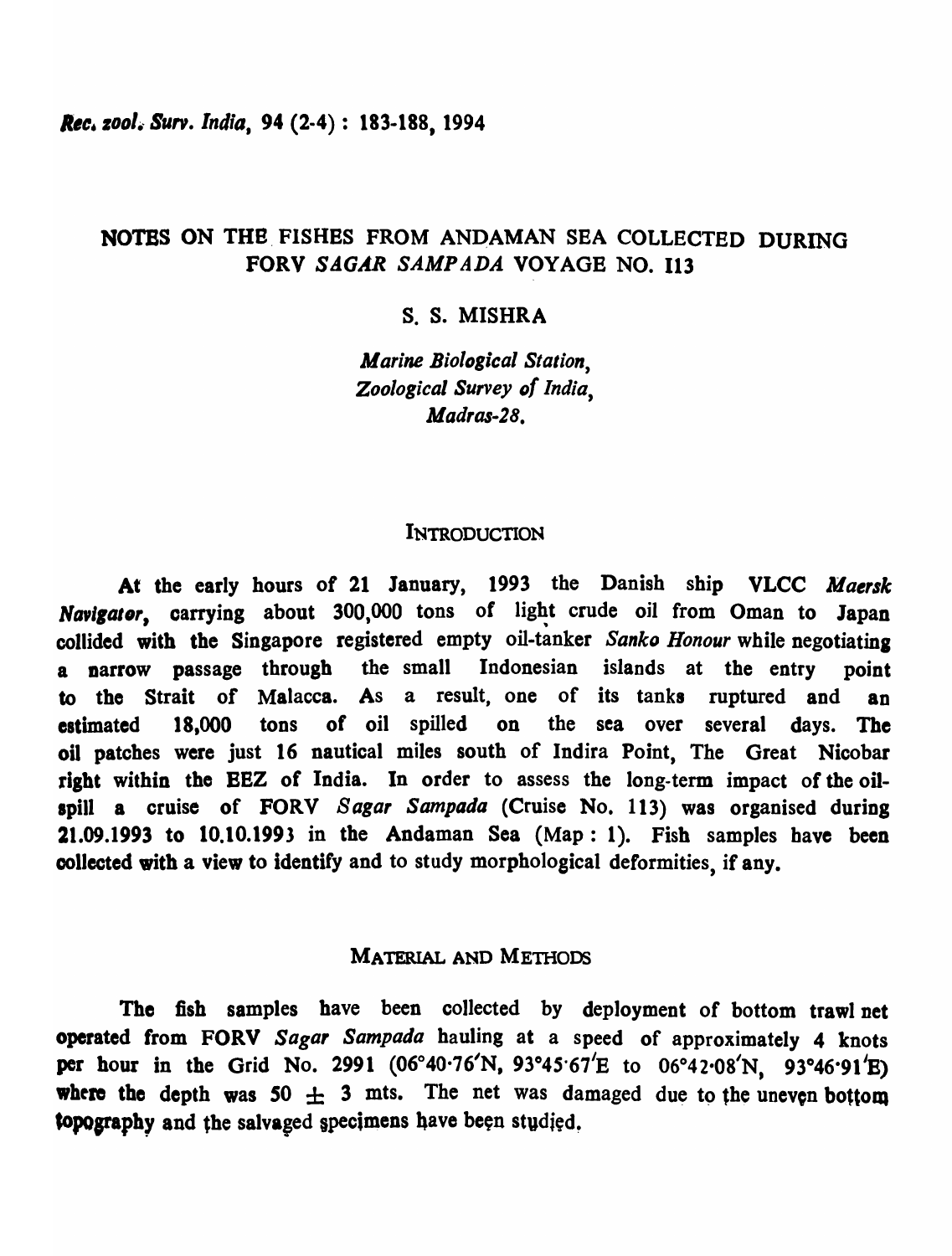# **RESULTS**

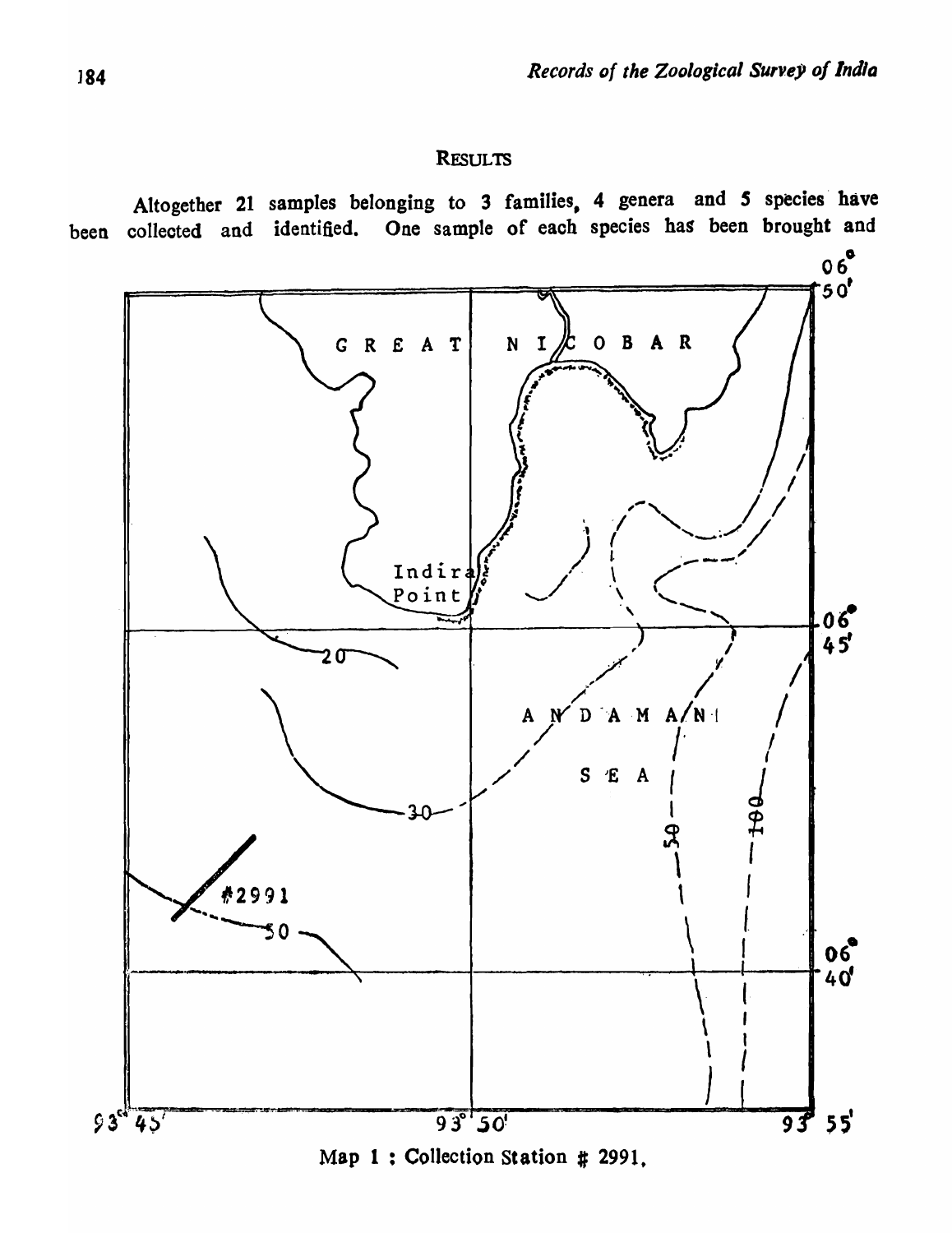deposited with the Marine Biological Station, Zoological Survey of India, Madras while the rest have been handed over to other participating agencies. None of the

samples exhibited any teratogenic phenomenon, stunted growth, visible tar deposit and meristic variations. The samples with MBS/ZSI, Madras have been identified as under.

# Class: OSTEICHTHYES

### Order: PERCIFORMES

Family: LETHRINIDAE

#### Genus: Gymnoeranius Klunzinger, 1870

1870. Gymnocranius Klunzinger, Verh. Zool. Bot. Ges. Wien., 20: 764 (Type: Dentex rivulatus Ruppell, 1838= Cantharus grandoculis Valenciennes, 1830).

#### 1. Gymnocranius grandoculis (Valenciennes, 1830)

- 1830. Cantharus grandoculis Valenciennes in Cuvior and Valenciennes, *Hist. nat. poiss.*, 6: 341 (Seychelles).
- *1974. Gymnocranlus roblnsonl* (Gilchrist and Thompson): Pischor and WhItehead, *FAO species Identification sheets for fishery purposes. Fishing Areas 57, 71 (E, Ind. Ocean and W. Cent. Pacific),* 3: PBNTAP Gymno 2.
- *1989. GymnocranllU grandoculls* : Carpenter and AileD, *F* dO *Fish. Synop.,* (125) 9 : 27.

*(daterlal examined:* 1, 275 mm in SL, off Indira Point, 29.09.93.

*Distinguishing characters:* D X, 10; A lIT, 10; P 14; V I, 5; OR 2+5; **LL**  $48 + 2$ ; Ltr  $5\frac{1}{2}/17$ ; cheek scale 5; depth 2.6 in SL; head 2.9 in SL; eye 3.0 in head.

*Distribution:* Widely distributed in Indo-west Pacific.

*Remarks:* This species has been referred to as · *G. roblnsoni* (Gilchrist and Thompson, 1908) in recent literature. The sample is 2.64 times in SL deviating from the range  $(2.4~\mathrm{to}~2.5)$  prescribed by Carpenter and Allen (1989).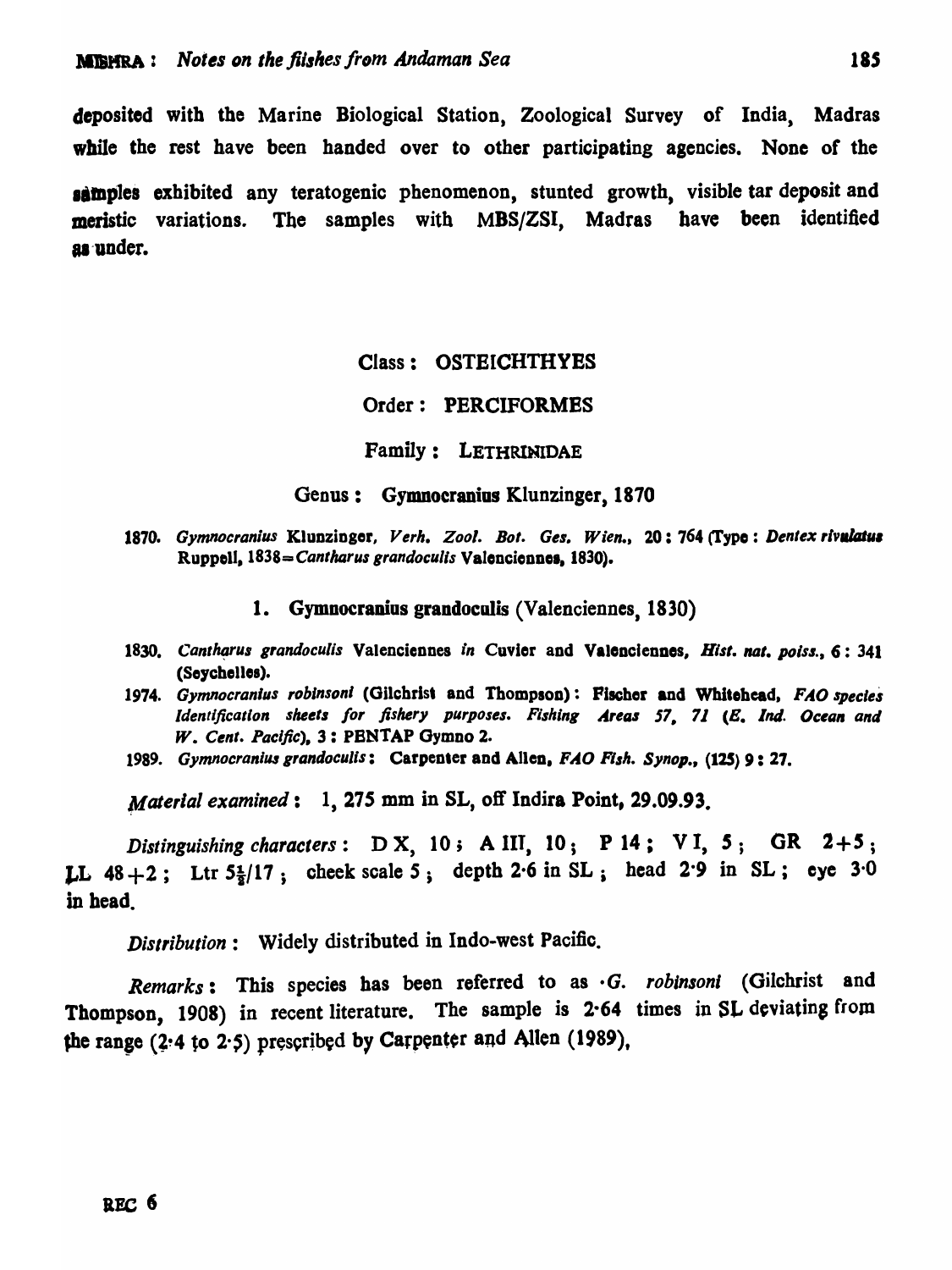# Genus: Letbrinus Cuvier, 1829

1829. Lethrinus Cuvier, *Regne Animal.*, 2: 184 (Type: Sparus choerynchus Bloch and Schneider, 1801::::;: *Lethrinus nebulosus* (Forsskal, 1775).

#### 2. Lethrinus concbyliatus (Smith, 1959)

- *1959. Lethrinella conchyliatus* Smith, *Rhodes Univ. Ichth. Bull.,* 17: 292, pl. 22,61· B (PIDd., Mozambique).
- 1963. Lethrinella conchyliatus: Silas and Toor, J. mar. biol. Assoc. India, 4 (1 & 2): 243, fig. 1 (Andamans).
- *1989. Lethrinus conchyliatus:* Carpenter and AileD, *FAO Fish. Synop., (12S)* 9: 53.

*Material examined:* 1, 323 mm in SL, off Indira Point, 29.09.93.

*Distinguishing characters*: D X, 9; A III, 8; P 13; V I, 5; GR 4+5: LL 48; Ltr  $4\frac{1}{2}$ /16; depth 3.3 in SL; head 2.8 in SL; eye 4.9 in head.

*Distribution*: Indian Ocean-Tanzania, Madagascar, Chagos, Andamans to southern Indonesia.

# 3. Lethrinus microdon Valenciennes, 1830

*1830. Lethrlnus micro don* Valencionnes, *Hisl. nat. poiss.,* 6: 295 (Bourou).

*Material examined:* 1, 324 mm in SL, off Indira Point, 29.09.93.

*Distinguishing characters*: D X, 9; A III, 8; P 13; V I, 5; GR 4+5; LL 48; Ltr  $4\frac{1}{2}$ /16; depth 3.4 in SL, head 2.9 in SL; eye 5.0 in head.

*Distribution:* Wide· spread in Indo-west Pacific.

#### Order: TBTRAODONTIFORMES

Family: BALISTIDAE

#### Genus: Pseudobalistes Bleeker, 1866

1866. Pseudobalistes Bleeker, *Ned. Tijdschr. Dierk.*, 3: 11 (Type: *Balistes flavimarginatus* Ruppell. 1829) •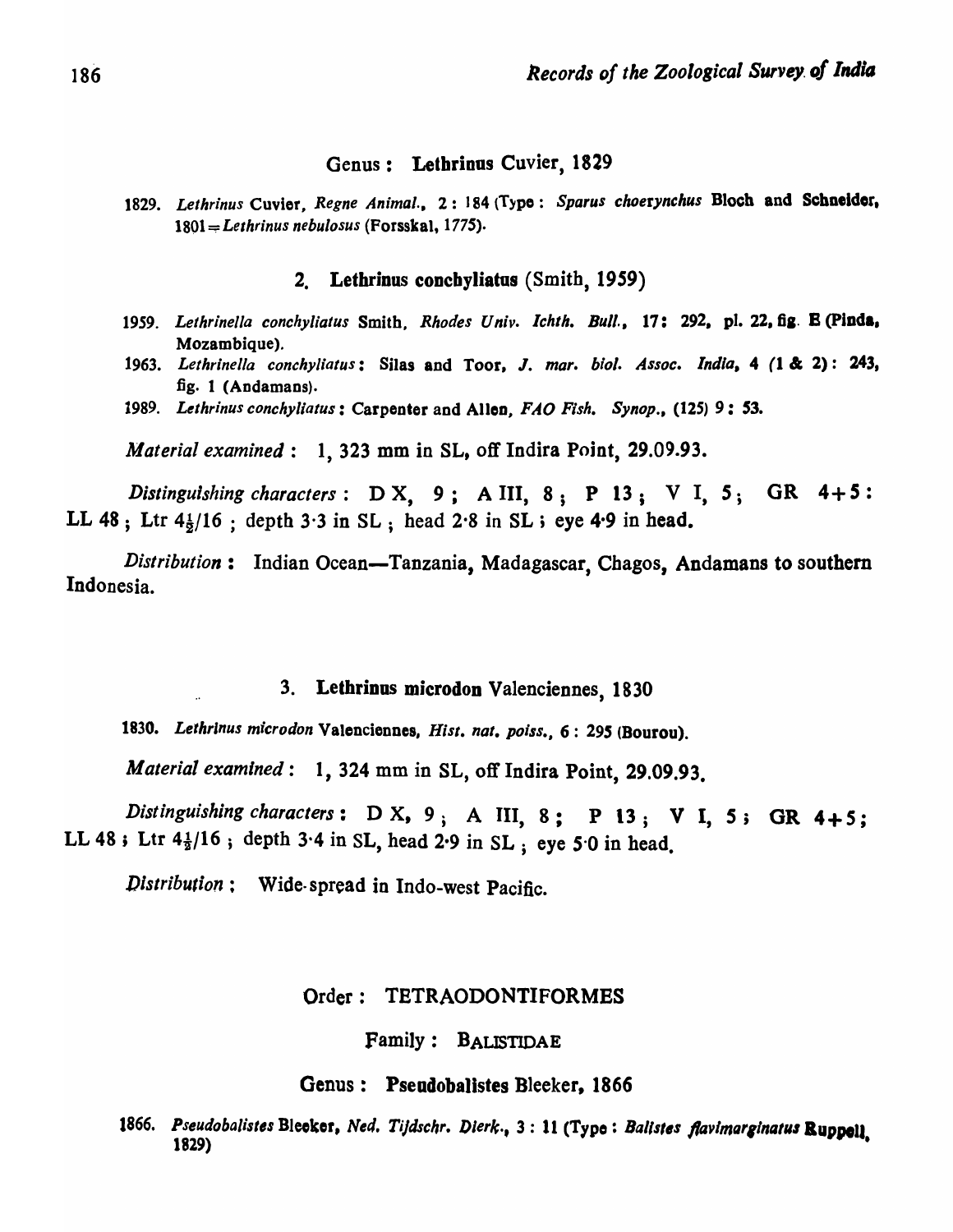### 4. Pseudobalistes flavimarginatus (Ruppell, 1829)

- *1829. Ballstes j1avlmarginatus* Ruppell, *Atlas Reise N. Afrika:* 33 (Red Sea): Day, 1878. *Fishes 01 India* : 690.
- 1986. Pseudobalistes flavimarginatus: Smith and Heemstra, Smith's Sea Fishes: 880, pl. 136, fig. 263.11.

*Material examined:* 1, 420 mm in SL, off Indira Point, 29.09.93.

*Distinguishing characters*:  $D III + 26$ ;  $A 24$ ;  $P 15$ ;  $LS 32$ ; Ltr 20; depth 2·0 in SL, 2·6 in TL ; head 3·0 in SL ; eye 5·8 in head.

*Distribution:* Wide-spread in Indo-Pacific.

### Family: OSTRACIIDAE

#### Genus: Ostracion Linnaeus, 1758

1758. *Ostracion Linnaeus, Syst. Nat.* (ed. 10), 1:330 (Type: *Ostracion cubicus Linnaeus*, 1758).

### 5. Ostracion meleagris Shaw, 1796

- 1796. *Ostracion meleagris* Shaw *in* Shaw and Nodder, *Nat. Mlsce/l.,* 7: pI. 253 (South Pacific).
- *1818. OSlracion punctatus* Bloch and Schneider: Day, *Fishes of India: 696,*
- *1955. Ostracion lentiginosa* Bloch and Schneider: Munro, *The marine and freshwater fishes OJ Ceylon:* 277.
- 1962. *Ostracion meleagris:* de Beaufort and Brigg., *Fish. lndo-Aust. Archip.,* 11 : 356.

*Material examined:* 1, 28-5 mm in TL (22·2 mm in carapace length), off Indira Point, 29.09.93.

Distinguishing characters:  $D_9$ ;  $A_9$ ;  $P_10$ ;  $C_10$ ; depth 2 $0$  in TL, 1 $02$  in width; head 3.2 in TL; eye 2.25 in head; carapace 4-ridged and spineless, ridges blunt; dorsal ridge absent; back convex; mouth opening in carapace less than eye.

*Oolour:* Greenish-brown to black with white spots.

*Remark,:* This is the first record of occurrence from Andaman and Nicobar sroup of Islands.